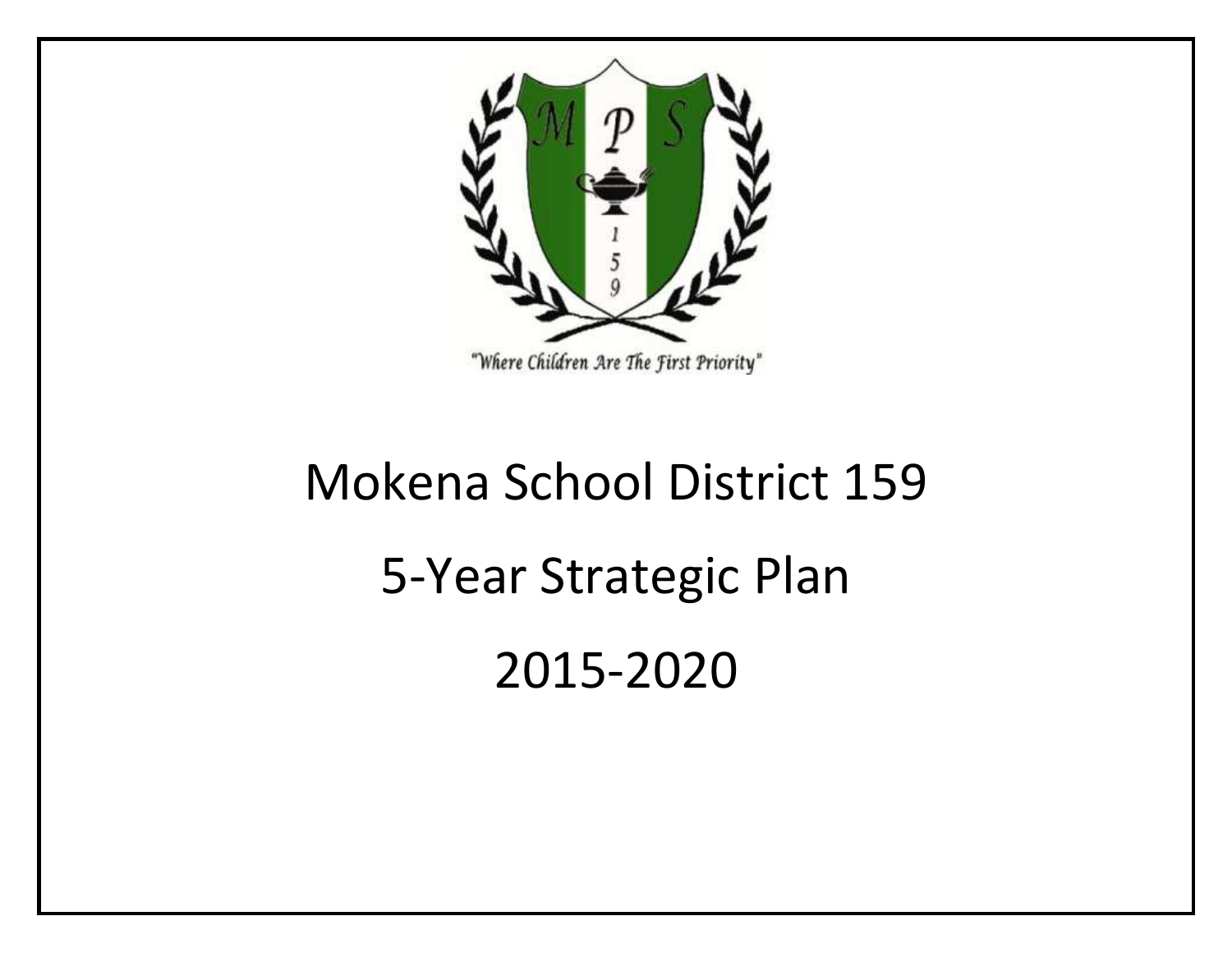# **Mission Statement**

To engage, inspire, and equip all students with tools for life-long academic, social, and emotional success.

## **Vision Statement**

To provide an innovative curriculum that motivates and challenges each individual student, in collaboration with stakeholders, to succeed in a globally competitive society.

# **Core Values**

We believe ...

- children are the first priority
- the educational community will motivate students to become life-long learners and develop strategies for problem-solving in an ever-changing world
- education should meet the needs of all students so that every child can learn in a safe, positive and caring environment
- all members of the school community should be respectfully and actively engaged in the learning process
- a quality learning community requires prudent investment of human and financial resources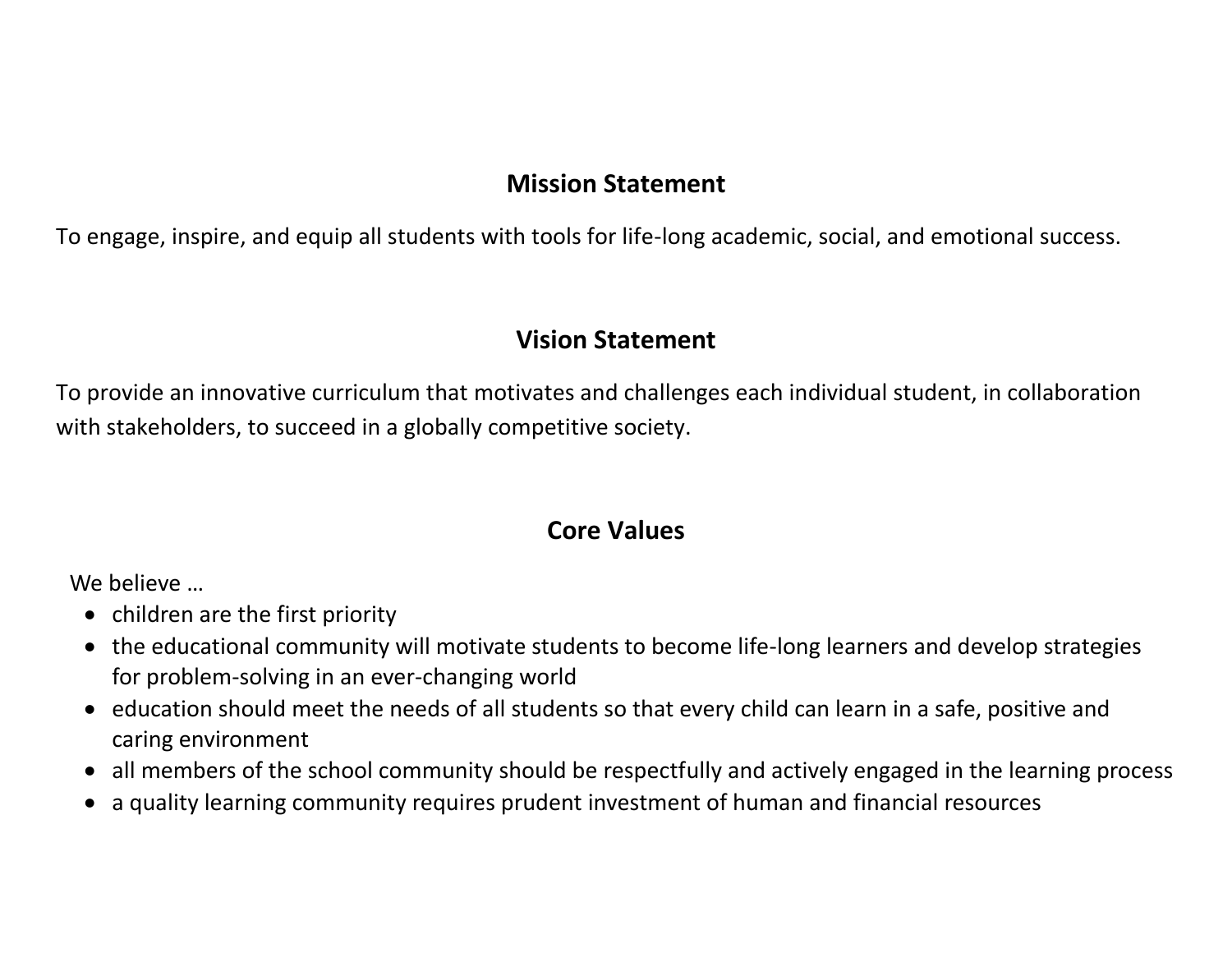# **Goal Area 1:** Curriculum

**Goal:** Update and improve curriculum to enhance teaching and learning to engage students to reach their potential.

|           | Action Steps: What will be<br>done?                                                                        | Who will be the person(s)<br>responsible?                                                        | What is the deadline? | How will the action step be evaluated<br>for success?                                                                                |
|-----------|------------------------------------------------------------------------------------------------------------|--------------------------------------------------------------------------------------------------|-----------------------|--------------------------------------------------------------------------------------------------------------------------------------|
| А.        | Create a scope and sequence<br>with technology that aligns to<br>the Common Core State<br><b>Standards</b> | Assistant Superintendent of<br>Instruction; Director of Technology                               | <b>June 2020</b>      | Document that outlines the CCSS<br>alignment with technology                                                                         |
| <b>B.</b> | Update and improve<br>technology infrastructure                                                            | Director of Technology                                                                           | <b>June 2018</b>      | Project completion of the approved<br>network infrastructure plan. Project<br>completion of the Skyward student<br>management system |
| C.        | Create common assessments                                                                                  | Assistant Superintendent of<br>Instruction; Curriculum Committee<br><b>Members</b>               | June 2020             | Assessments that have been tested for<br>validity and reliability                                                                    |
| D.        | Implement diagnostic<br>assessments for data analysis<br>to address individual student<br>needs            | Assistant Superintendent of<br>Instruction, Director of Special<br>Services, and RtI Coordinator | <b>June 2017</b>      | Completion of data analysis timeline<br>and full implementation of diagnostic<br>assessments.                                        |
| Ε.        | Incorporate more exploratory<br>classes to address different<br>learning styles                            | Principal of MJH                                                                                 | June 2017             | Implementation of new/updated<br><b>Exploratory Classes</b>                                                                          |
| F.        | Meet the needs of all student<br>through progressive<br>curriculum and innovative<br>staff                 | <b>Administrative Team</b>                                                                       | June 2020             | All the above                                                                                                                        |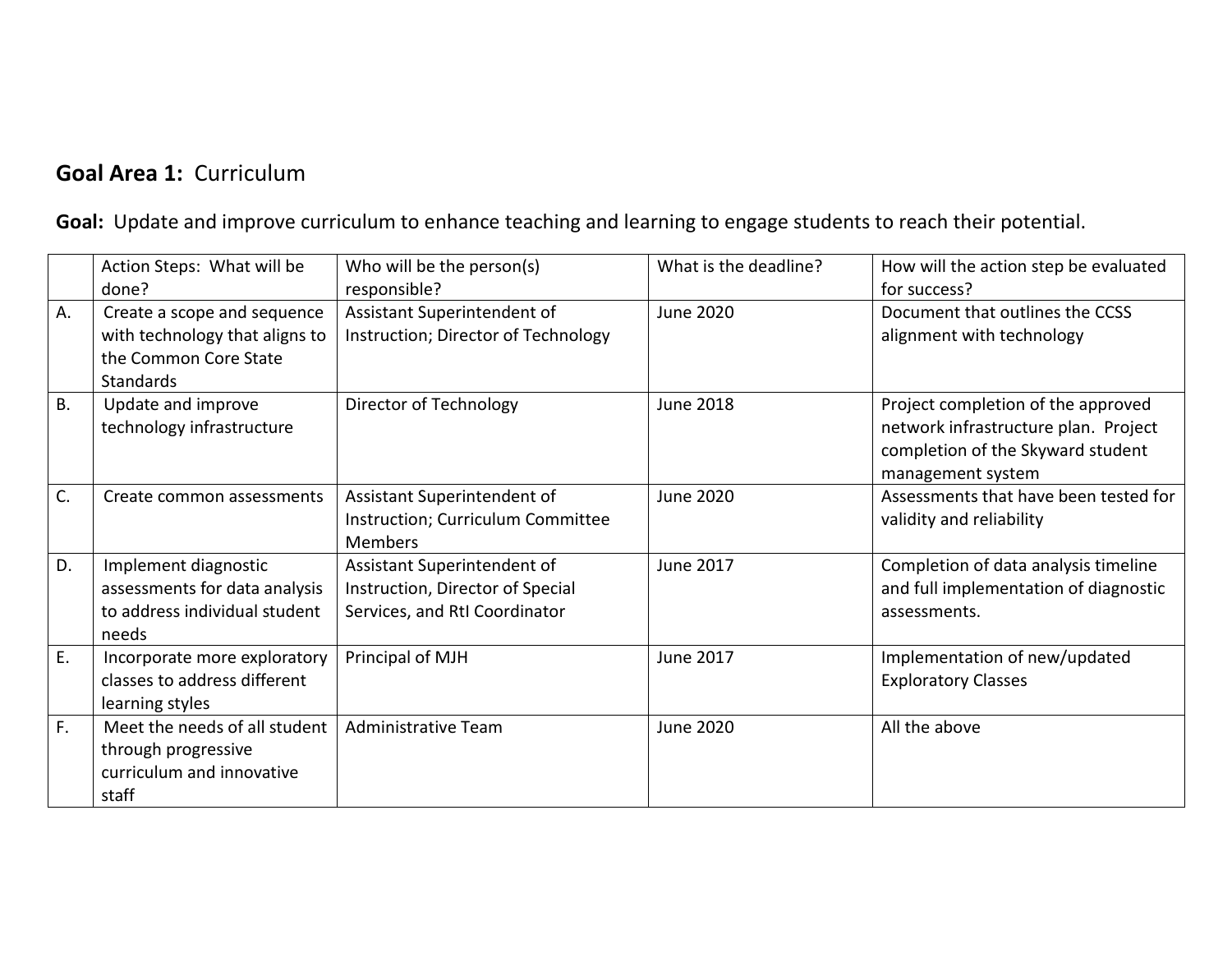- A1. Create curriculum committees for each curricular area
- A2. Identify curriculum standards for each content area program by completing common template
- A3. Identify quarter alignment for curriculum standards on template that includes technology integration by standard
- B1. Execute the network infrastructure upgrade plan approved by the school board at the February 2015 school board meeting
- B2. Complete Skyward student management system Implementation
- B3. Setup a teacher device showcase to allow teachers to review a selection of computers to use as their main instructional device
- B4. Purchase teacher devices as part of the continuation of the device refresh plan presented at prior board meetings
- B5. Develop a subcommittee to review student technology usage as it relates to new curriculum adoptions
- B6. Perform student device product evaluations
- B7. Purchase student devices based on recommendations
- C1. Using quarter alignment from curriculum templates, develop common quarterly assessments
- C2. Implement common quarterly assessments to determine validity and reliability
- C3. Analyze student results as grade/content teams and implement instructional changes where needed
- D1. Identify new diagnostic assessment system for all students in the district
- D2. Pilot diagnostic assessment system
- D3. Implement new diagnostic assessment system
- D4. Implement Skyward data analysis module
- D5. Add common assessments into Skyward assessment program to allow for grade/content data analysis of common assessments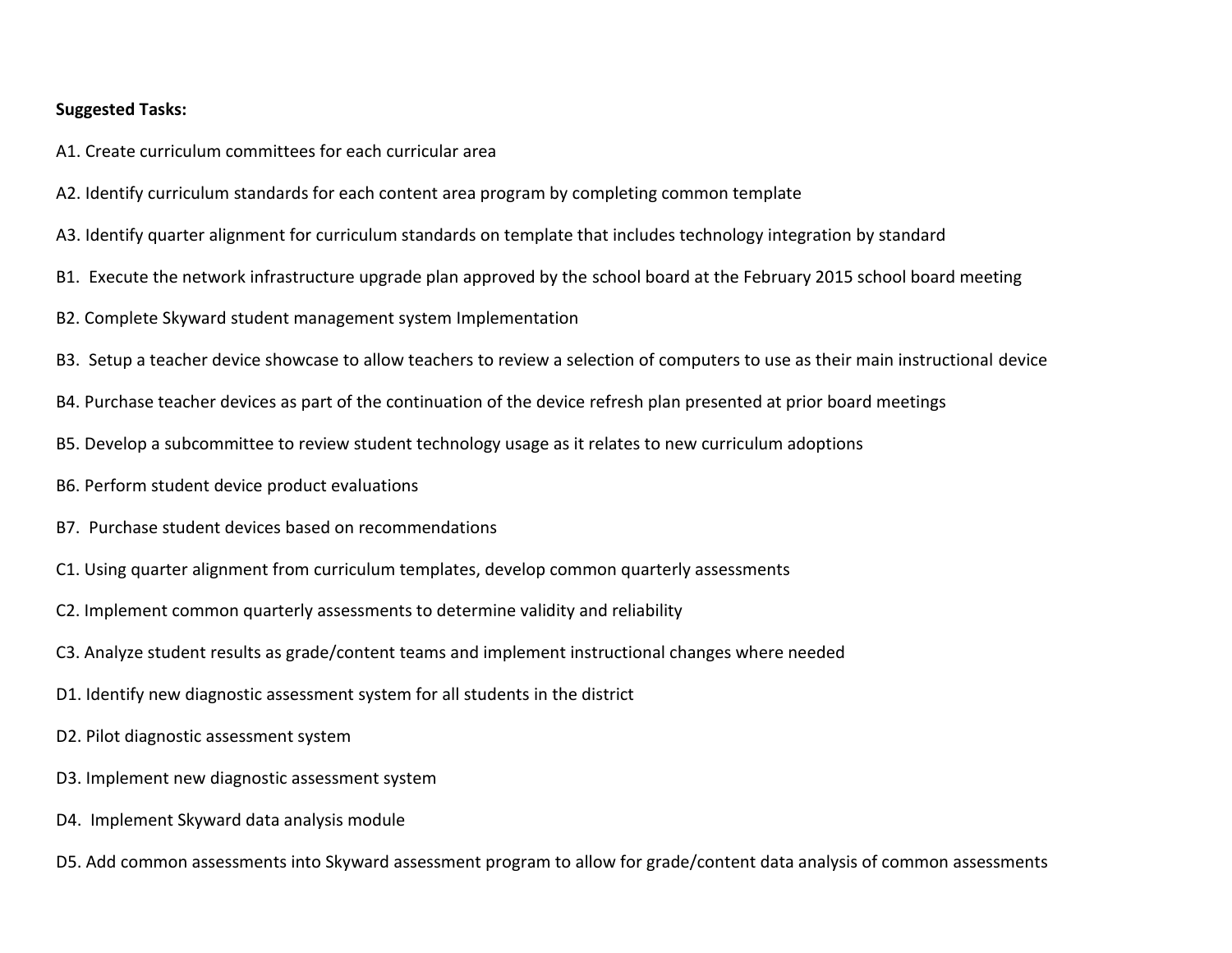- E1. Survey students, parents, and staff on current and future Exploratory classes
- E2. Analyze survey results to identify top Exploratory classes
- E3. Determine needs assessment for Exploratory classes
- E4. Design phase-in plan for new Exploratory classes
- E5. Implement new Exploratory classes
- E6. Evaluate new Exploratory classes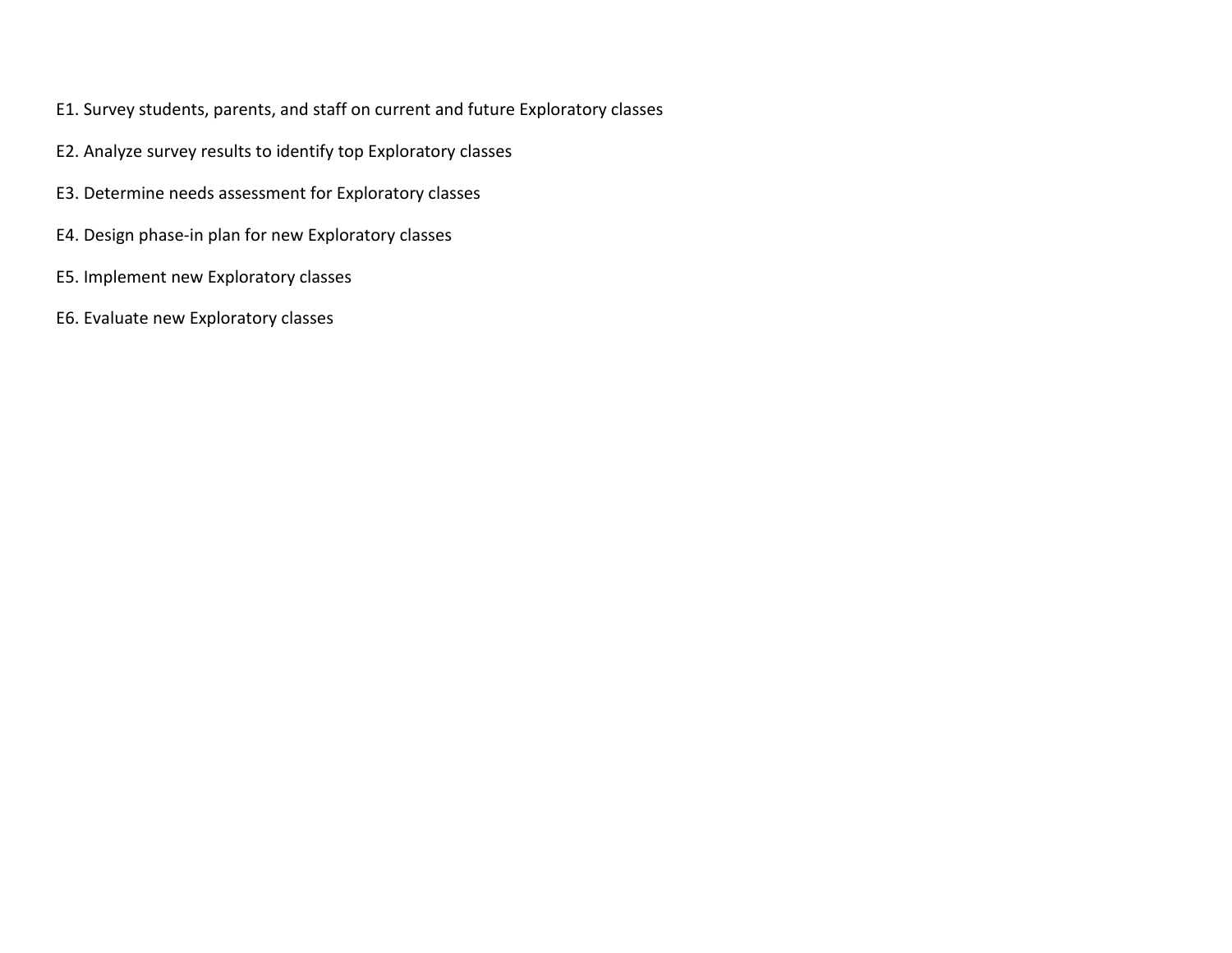# **Goal Area 2: Communication**

**Goal:** To provide optimum parental communication at all levels.

|           | Action Steps: What will<br>be done?                                       | Who will be the person(s)<br>responsible?                                                                    | What is the deadline? | How will the action step be<br>evaluated for success?                                     |
|-----------|---------------------------------------------------------------------------|--------------------------------------------------------------------------------------------------------------|-----------------------|-------------------------------------------------------------------------------------------|
| А.        | Provide a digital<br>"Welcome Packet"                                     | Administrative Leadership Team,<br>School Technical Assistants and<br>12-month Administrative<br>Assistants  | <b>July 2016</b>      | Webpage will be created for the<br>"Welcome Packet" with links.                           |
| <b>B.</b> | Improve websites                                                          | Superintendent's Office, School<br>Technical Assistants, 12-month<br>Administrative Assistants,<br>teachers. | <b>July 2015</b>      | District and School Websites will<br>go live and updated on a regular<br>basis.           |
| C.        | Utilize social media                                                      | District/School Administrators or<br>designee and Technical<br>Assistants                                    | <b>July 2017</b>      | Social media consistently used<br>for educational purposes.                               |
| D.        | Specifically tailor<br>communication from<br>teacher to parents $(K - 8)$ | School Administrators or<br>designee and teachers.                                                           | <b>July 2017</b>      | Provide a consistent method of<br>communication to parents across<br>grade levels.        |
| Ε.        | Involve parents through<br>volunteer opportunities                        | School Administrators or<br>designee, teachers, and<br>organization/club/sport<br>sponsors.                  | <b>July 2016</b>      | Volunteer opportunities posted<br>on school websites with number<br>of volunteers needed. |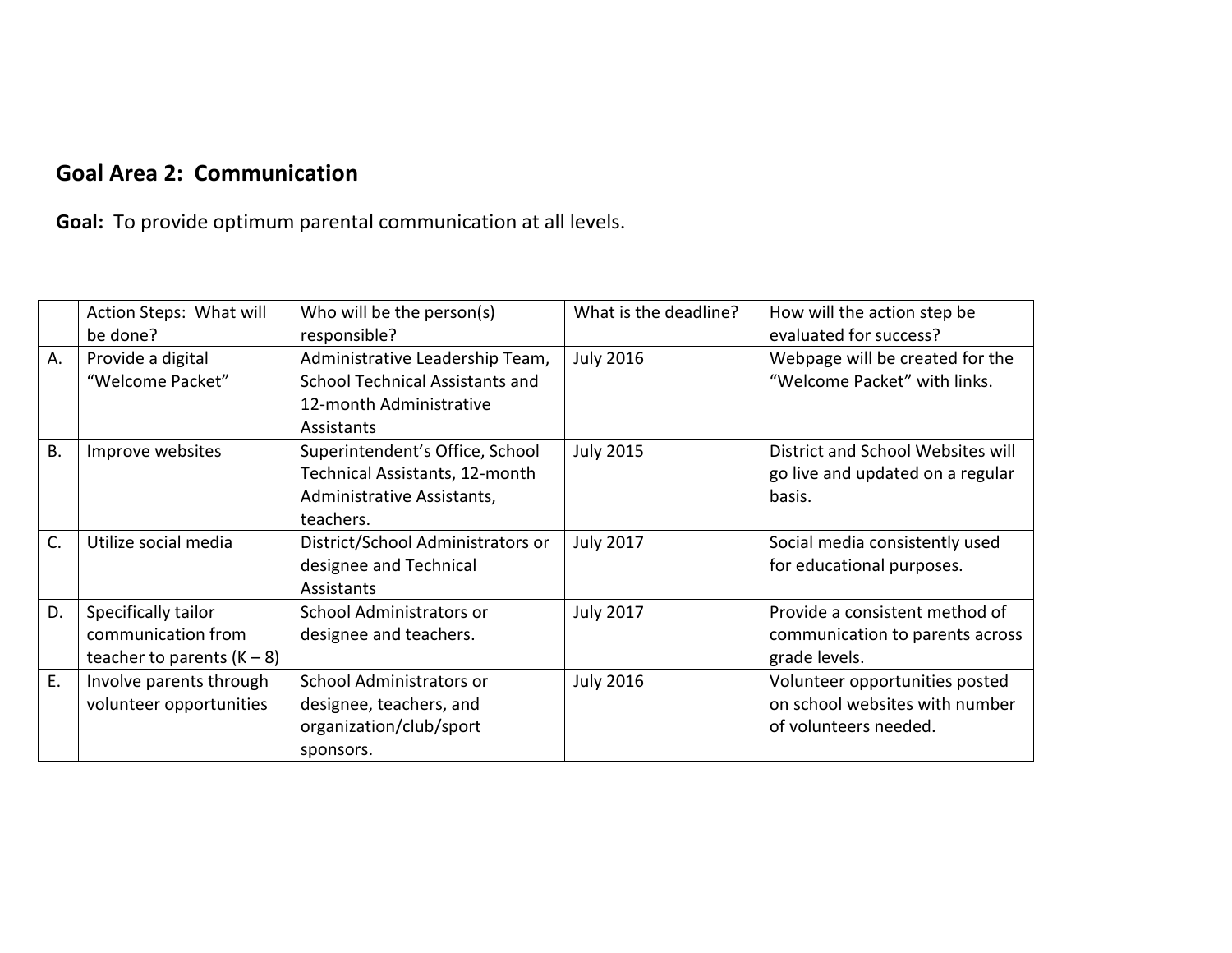A1. Library, Park District, Scouts, Daycares, Local Religious Organizations, (and other local organizations that involve children)

- A2. Work with Building Leadership Team, including teachers and support staff to identify what to include in "Welcome Packet"
- B1. Provide professional development for our Building Leaders, Technical Assistants and Administrative Assistants on the new School-in-Sites

software

- B2. Provide professional development for teachers so that they can consistently create and maintain their own websites by July 2017
- C1. Work with administration and technical assistants to use social media on a regular basis
- C2. Work with Curriculum Committees to implement the use of social media within the curriculum
- D1. Provide building leaders and teachers with the expectations of what information needs to consistently be communicated
- D2. Transition from paper to electronic distribution of documents
- E1. Use website volunteer link to pilot and have completed by July 2016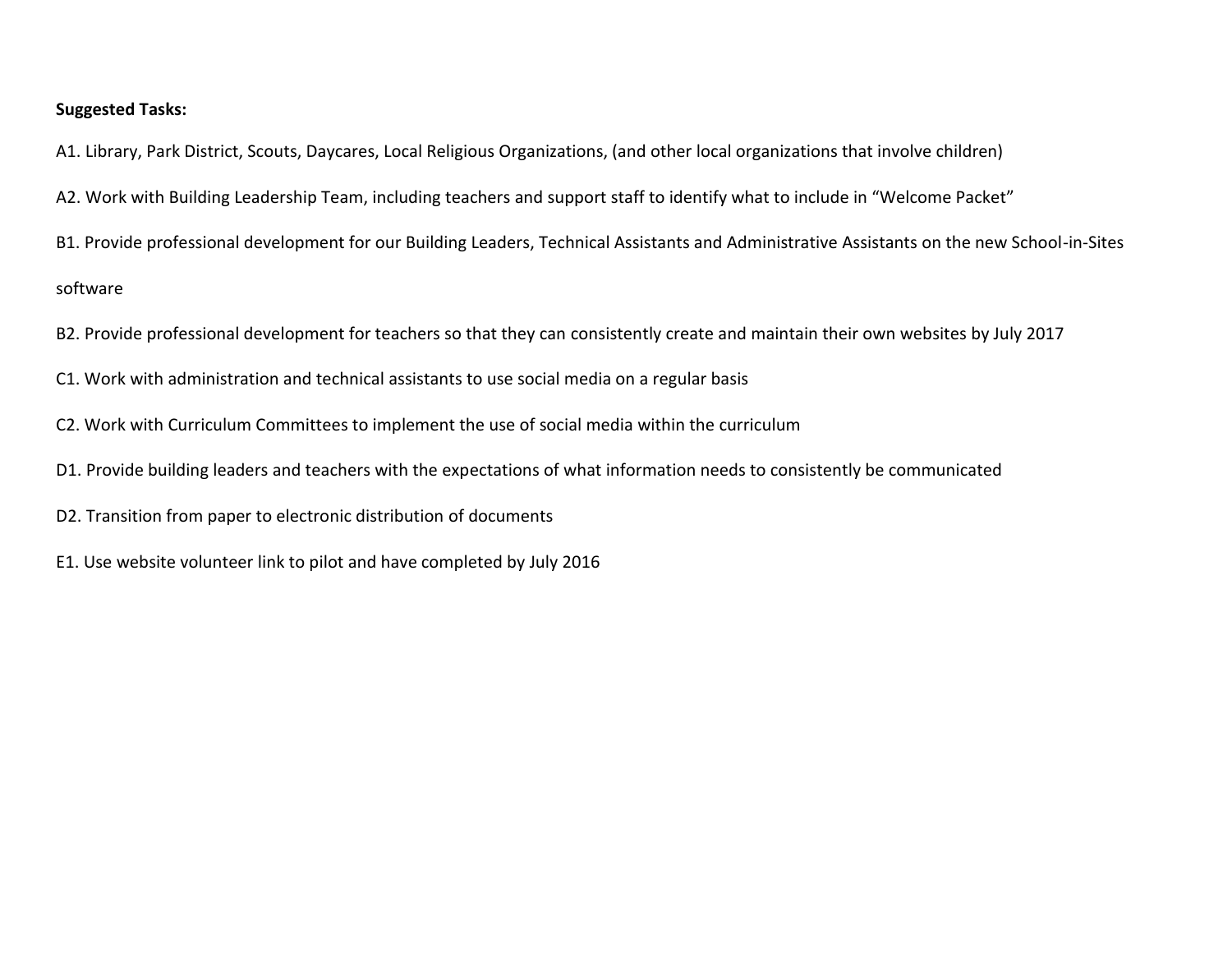## **Goal Area 3:** Professional Development

**Goal:** Provide staff and parents with structured and sustained educational best practices that will improve academic, social, and emotional learning for all students.

|           | Action Steps: What will be<br>done?                                                                 | Who will be the person(s)<br>responsible?                                          | What is the deadline? | How will the action step be evaluated<br>for success?                                       |
|-----------|-----------------------------------------------------------------------------------------------------|------------------------------------------------------------------------------------|-----------------------|---------------------------------------------------------------------------------------------|
| А.        | Conduct a needs assessment<br>for both staff and parent<br>development at least yearly              | Assistant Superintendent of<br>Instruction; Director of Student<br><b>Services</b> | <b>June 2016</b>      | Completed survey results                                                                    |
| <b>B.</b> | Prioritize the identified needs<br>and allocate funds<br>accordingly                                | Assistant Superintendent of<br>Instruction; Director of Student<br><b>Services</b> | September 2016        | Budget accurately reflects appropriate<br>funds to support professional<br>development plan |
| C.        | Determine available<br>resources, both internal and<br>external, to deliver learning<br>sessions    | Assistant Superintendent of<br>Instruction; Director of Student<br><b>Services</b> | <b>June 2018</b>      | Database of internal and external<br>parent/staff development providers                     |
| D.        | Create a parent and staff<br>development timeline                                                   | Assistant Superintendent of<br>Instruction; Director of Student<br><b>Services</b> | <b>June 2016</b>      | Completed timeline/information<br>handouts                                                  |
| E.        | Collect and analyze feedback<br>about sessions and<br>determine future success of<br>implementation | Assistant Superintendent of<br>Instruction; Director of Student<br><b>Services</b> | June 2016             | Annual survey results from both<br>parent and staff professional<br>development             |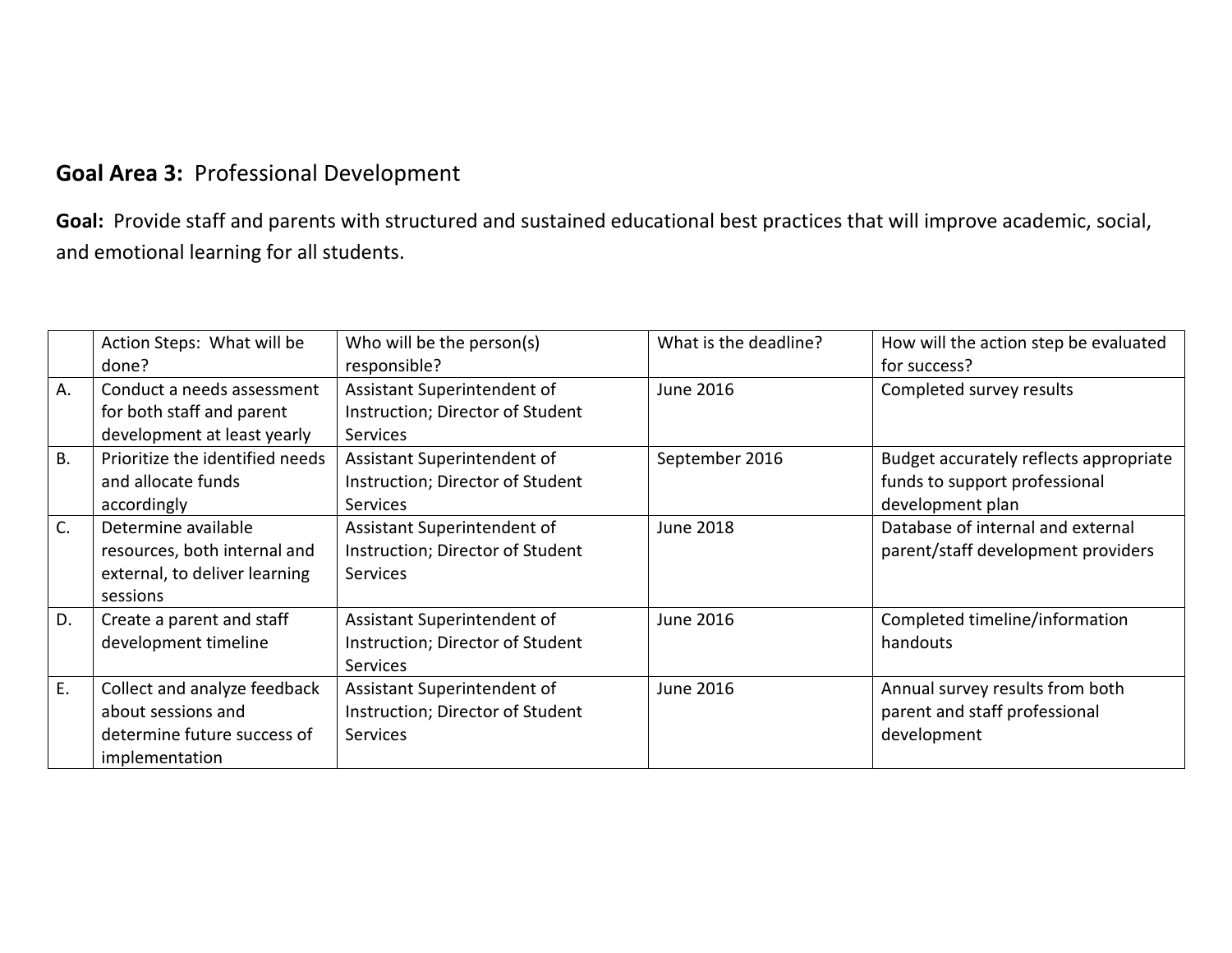- A1. Develop needs assessment survey
- A2. Develop annual timeline for implementation of the needs assessment (include collection, analysis, and communication of data results)
- B1. Utilize data results from annual needs assessment to develop professional development timeline for fiscal year
- B2. Allocate professional development budget using local, state, and federal funds based on needs assessment data results
- C1. Develop form for internal and external experts to complete with areas they can provide parent/staff development for the district
- C2. Complete database of internal/eternal resources to be used for parent/staff development
- D1. Develop parent development annual timeline according to needs assessment
- D2. Communicate parent development annual calendar via email, website, etc.
- D3. Develop staff development annual timeline according to needs assessment
- D4. Communicate staff development annual calendar via email, website, etc.
- E1. Gather parent/staff development feedback concluding each opportunity
- E2. Include questions on annual needs assessment survey regarding effectiveness of concluded staff development.
- E3. Analyze feedback on completed parent/staff development
- E4. Incorporate strengths and weaknesses of parent/staff feedback when developing upcoming year's professional development calendar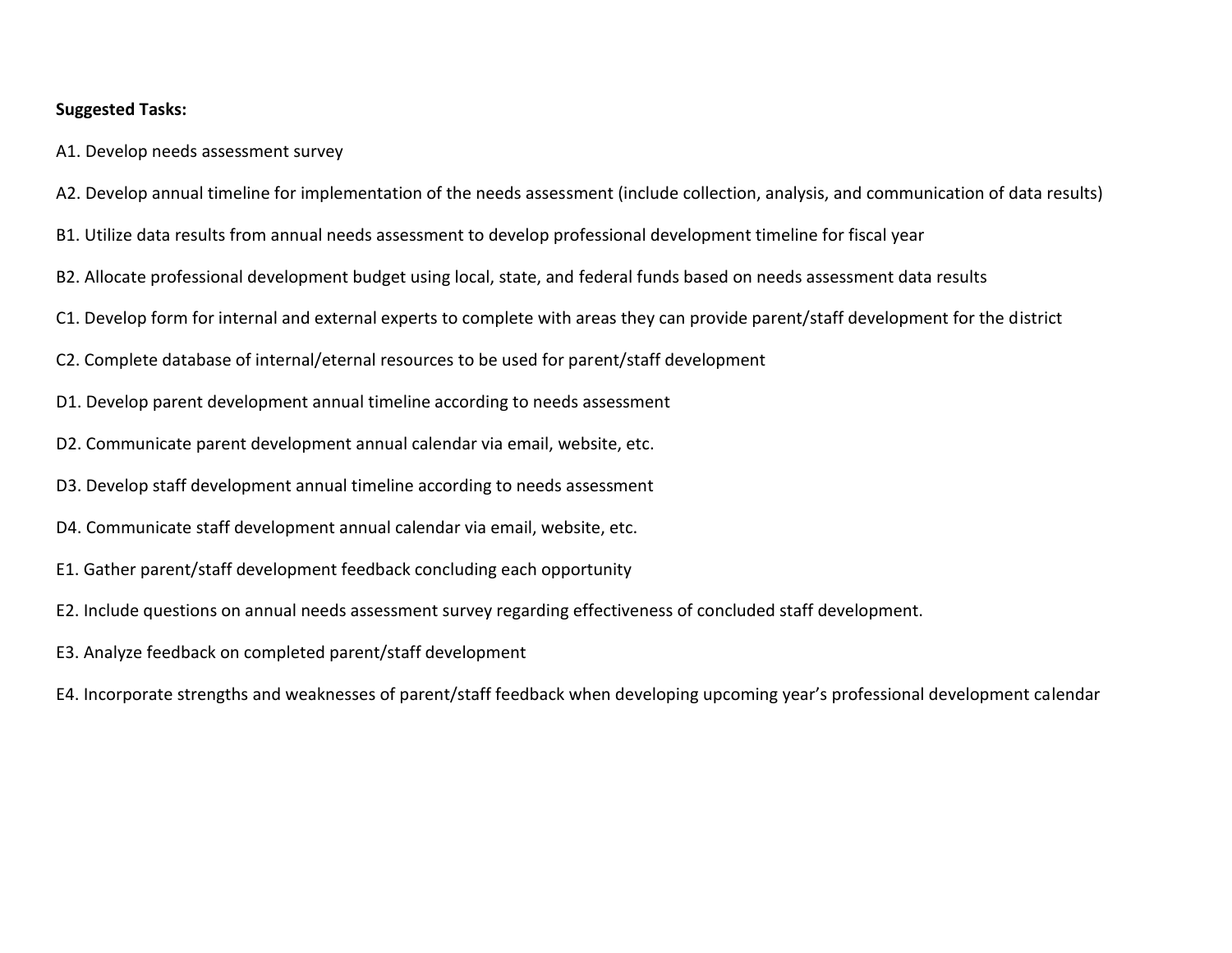## **Goal Area 4: Facilities and Maintenance**

**Goal:** Provide an investment plan for our facilities to promote a positive learning environment

|           | Action Steps: What will<br>be done?                                                                         | Who will be the person(s)<br>responsible?                                                    | What is the deadline? | How will the objective be<br>evaluated for success?                 |
|-----------|-------------------------------------------------------------------------------------------------------------|----------------------------------------------------------------------------------------------|-----------------------|---------------------------------------------------------------------|
| Α.        | Address HVAC needs                                                                                          | <b>Building &amp; Grounds, District</b><br>Business Office,                                  | <b>June 2019</b>      | Board approval of an HVAC<br>renovation plan.                       |
| <b>B.</b> | Create a homelike<br>environment using color                                                                | <b>Building &amp; Grounds, District</b><br>Business Office, Building level<br>administrators | <b>June 2019</b>      | Positive feedback from building<br>administrators, parents & Board. |
| C.        | Conduct a facilities<br>assessment to determine<br>appropriate space usage<br>and maintenance<br>challenges | <b>Building &amp; Grounds, District</b><br>Business Office, Building level<br>administrators | <b>June 2015</b>      | Positive feedback from building<br>administrators, parents & Board. |
| D.        | Determine priorities and<br>write detailed action<br>steps with timelines                                   | <b>Building &amp; Grounds, District</b><br>Business Office,                                  | June 2015             | Positive feedback from building<br>administrators, parents & Board. |
| E.        | Implement initial ongoing<br>and future plan as they<br>relate to students and<br>curriculum                | <b>Building &amp; Grounds, District</b><br>Business Office,                                  | June 2015             | Positive feedback from building<br>administrators, parents & Board. |
| F.        | Evaluate progress<br>annually and amend plan<br>as needed                                                   | <b>Building &amp; Grounds, District</b><br><b>Business Office,</b>                           | Continuing            | Positive feedback from building<br>administrators, parents & Board. |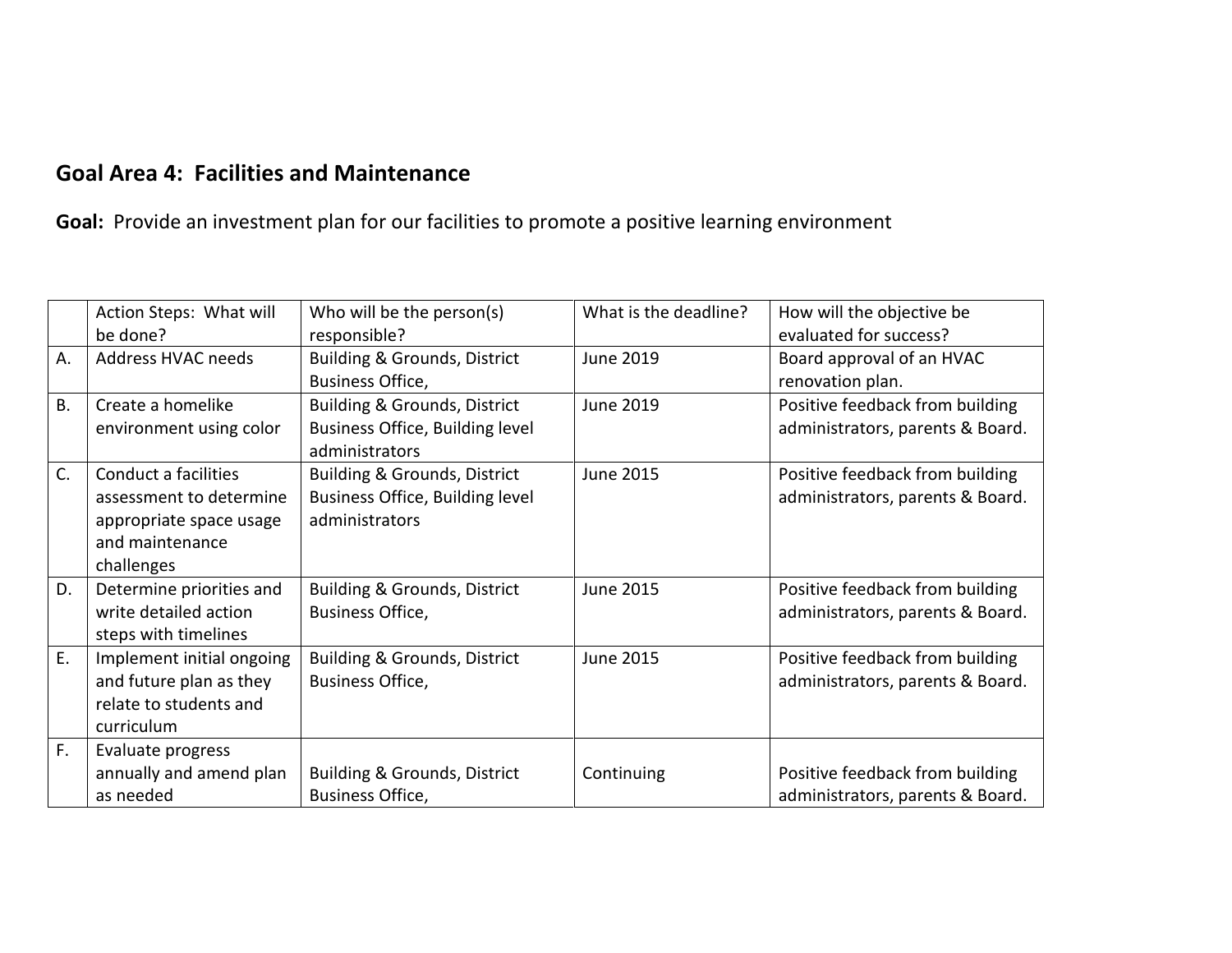- A1. Budget Contingency funds in the O&M budget to support initiative
- A2. Issue an RFP for Energy Performance Contracting
- A3. Select an Energy Performance Contractor to review facilities and perform assessments
- B1. Meet with administrators to determine interior design needs.
- B2. Based upon feedback develop a building level interior design scheme.
- C1. Create a current facilities use map for each building
- C2. Evaluate each space for optimal and best use for student learning
- C3. Identify unique maintenance challenges involved.
- D1. Prioritize action steps and create a detailed plan for accomplishing action steps A, B, & C.
- D2. Create a Master Facilities Maintenance and Utilization plan.
- E1. Incorporate implementation of plans into budget
- E2. Provide labor, materials, and schedules for plan implementation
- F1. Update Board via Board Briefs and Board Presentations on progress
- F2. Regularly report progress at District and Building Administration Level meetings
- F3. Update plan annually adjusting for budget and changing priorities.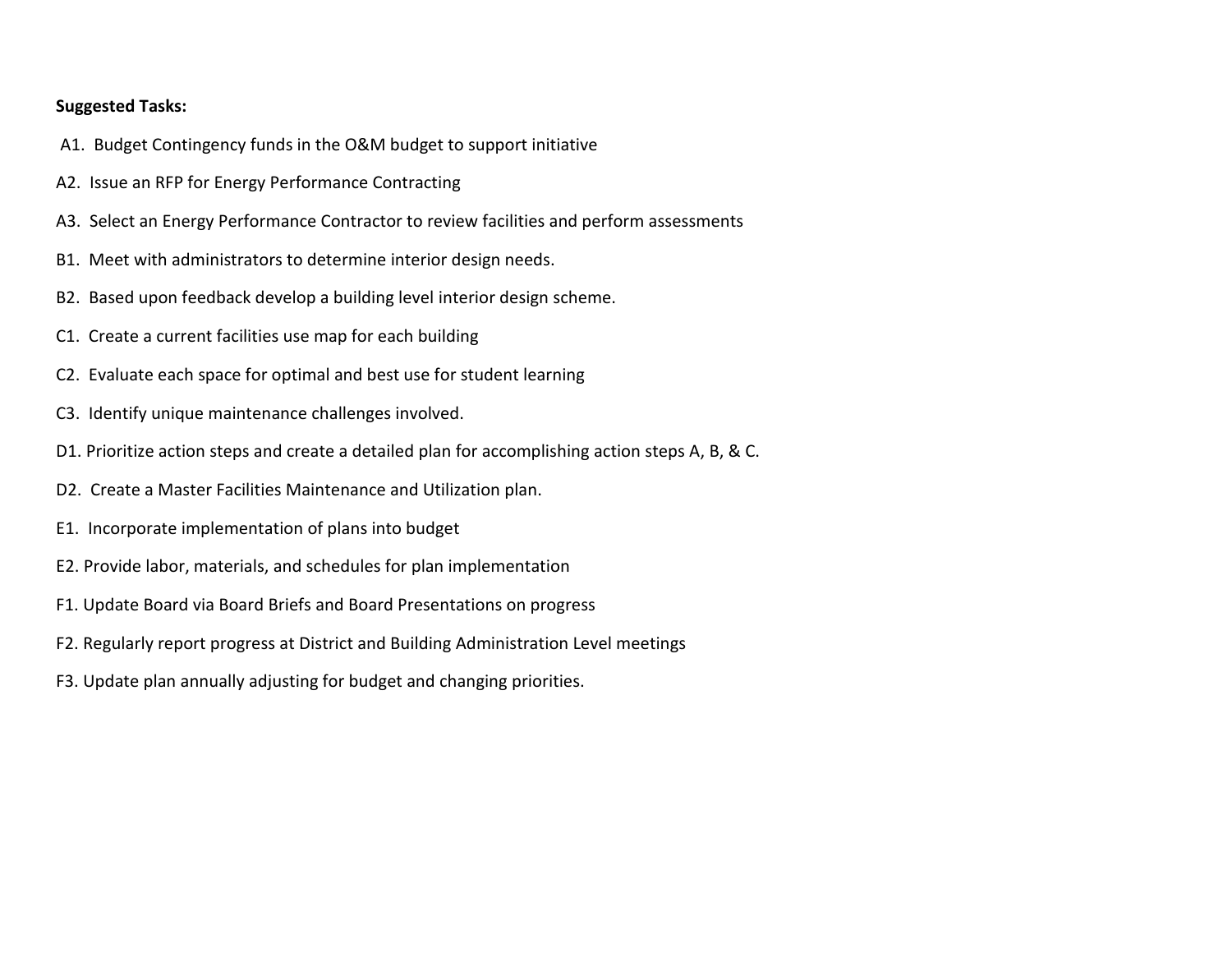# **Goal Area 5:** Public Relations

**Goal:** Promote and highlight the district's achievements and programs through a comprehensive and strategic public relations campaign.

|           | Action Steps: What will                                                                                                   | Who will be the person(s)                                 | What is the deadline? | How will the objective be                        |
|-----------|---------------------------------------------------------------------------------------------------------------------------|-----------------------------------------------------------|-----------------------|--------------------------------------------------|
|           | be done?                                                                                                                  | responsible?                                              |                       | evaluated for success?                           |
| A.        | Implement a social media<br>marketing campaign                                                                            | District or Building<br>Administration or designee        | June 2019             | Social media accounts active and<br>followed     |
|           |                                                                                                                           |                                                           |                       |                                                  |
| <b>B.</b> | Recognize and celebrate<br>excellence among current<br>students                                                           | <b>District or Building</b><br>Administration or designee | June 2019             | Student accomplishments shared                   |
| C.        | Involve notable Mokena<br>159 alumni, highlighting<br>their successes                                                     | <b>District or Building</b><br>Administration or designee | June 2019             | Identify alumni and highlight<br>their successes |
| D.        | Create a database of<br>willing community<br>members who have skills<br>or experience who could<br>enhance the curriculum | District or Building<br>Administration or designee        | June 2019             | Database completed                               |